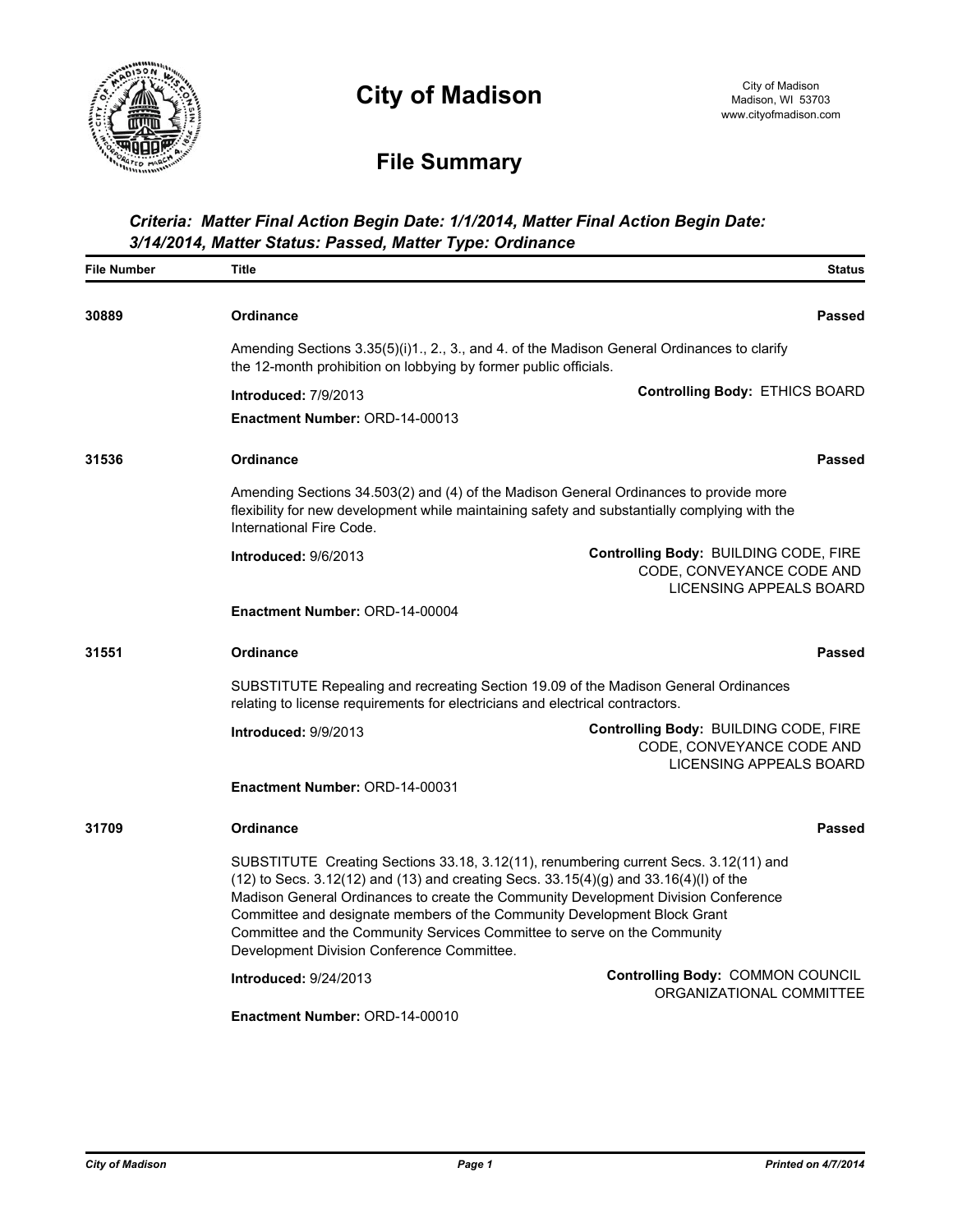| <b>File Number</b> | Title                                                                                                                                                                                                                                     | <b>Status</b>                                                                                                                                                                                                                                                                                                                                                                                                                                                                                                                                                       |  |
|--------------------|-------------------------------------------------------------------------------------------------------------------------------------------------------------------------------------------------------------------------------------------|---------------------------------------------------------------------------------------------------------------------------------------------------------------------------------------------------------------------------------------------------------------------------------------------------------------------------------------------------------------------------------------------------------------------------------------------------------------------------------------------------------------------------------------------------------------------|--|
|                    |                                                                                                                                                                                                                                           |                                                                                                                                                                                                                                                                                                                                                                                                                                                                                                                                                                     |  |
| 31820              | <b>Ordinance</b>                                                                                                                                                                                                                          | Passed                                                                                                                                                                                                                                                                                                                                                                                                                                                                                                                                                              |  |
|                    | 901-1001 Sugar Maple Lane, 1st Aldermanic District.                                                                                                                                                                                       | SUBSTITUTE Creating Section 28.06(2)(a)00086. of the Madison General Ordinances to<br>rezone property from A (Agricultural) District to TR-C3 (Traditional Residential - Consistent<br>3) District; and creating Section 28.06(2)(a)00087. of the Madison General Ordinances to<br>rezone property from A (Agricultural) District to TR-U1 (Traditional Residential - Urban 1)<br>District to demolish 3 single-family residences and create 44 single-family lots, 2 lots for<br>future multi-family development and 2 outlots for public stormwater management at |  |
|                    | <b>Introduced: 10/4/2013</b>                                                                                                                                                                                                              | Controlling Body: PLAN COMMISSION                                                                                                                                                                                                                                                                                                                                                                                                                                                                                                                                   |  |
|                    | Enactment Number: ORD-14-00014                                                                                                                                                                                                            |                                                                                                                                                                                                                                                                                                                                                                                                                                                                                                                                                                     |  |
| 31980              | <b>Ordinance</b>                                                                                                                                                                                                                          | Passed                                                                                                                                                                                                                                                                                                                                                                                                                                                                                                                                                              |  |
|                    | Minority Affairs Committee to Multicultural Affairs Committee.                                                                                                                                                                            | Amending Section 33.27(2)(b) of the Madison General Ordinances to revise the name of the                                                                                                                                                                                                                                                                                                                                                                                                                                                                            |  |
|                    | <b>Introduced: 10/23/2013</b>                                                                                                                                                                                                             | Controlling Body: COMMON COUNCIL<br>ORGANIZATIONAL COMMITTEE                                                                                                                                                                                                                                                                                                                                                                                                                                                                                                        |  |
|                    | Enactment Number: ORD-14-00011                                                                                                                                                                                                            |                                                                                                                                                                                                                                                                                                                                                                                                                                                                                                                                                                     |  |
| 31989              | <b>Ordinance</b>                                                                                                                                                                                                                          | Passed                                                                                                                                                                                                                                                                                                                                                                                                                                                                                                                                                              |  |
|                    | SUBSTITUTE Amending and repealing various sections of the Madison General<br>Ordinances to correct inconsistencies and improper references in the Madison General<br>Ordinances, constituting the 2013 City Attorney Revisor's Ordinance. |                                                                                                                                                                                                                                                                                                                                                                                                                                                                                                                                                                     |  |
|                    | <b>Introduced: 10/23/2013</b>                                                                                                                                                                                                             | Controlling Body: COMMON COUNCIL<br>ORGANIZATIONAL COMMITTEE                                                                                                                                                                                                                                                                                                                                                                                                                                                                                                        |  |
|                    | <b>Enactment Number: ORD-14-00012</b>                                                                                                                                                                                                     |                                                                                                                                                                                                                                                                                                                                                                                                                                                                                                                                                                     |  |
| 32163              | Ordinance                                                                                                                                                                                                                                 | Passed                                                                                                                                                                                                                                                                                                                                                                                                                                                                                                                                                              |  |
|                    | Amending Section 10.31(3)(b) of the Madison General Ordinances to update insurance<br>requirements for privileges in streets.                                                                                                             |                                                                                                                                                                                                                                                                                                                                                                                                                                                                                                                                                                     |  |
|                    | <b>Introduced: 11/11/2013</b>                                                                                                                                                                                                             | Controlling Body: BOARD OF PUBLIC<br><b>WORKS</b>                                                                                                                                                                                                                                                                                                                                                                                                                                                                                                                   |  |
|                    | Enactment Number: ORD-14-00005                                                                                                                                                                                                            |                                                                                                                                                                                                                                                                                                                                                                                                                                                                                                                                                                     |  |
| 32262              | Ordinance                                                                                                                                                                                                                                 | <b>Passed</b>                                                                                                                                                                                                                                                                                                                                                                                                                                                                                                                                                       |  |
|                    | Amending Section 3.54(1)(b) of the Madison General Ordinances by creating the<br>Range 04.                                                                                                                                                | classification of "Marketing and Communications Specialist" in Compensation Group 18,                                                                                                                                                                                                                                                                                                                                                                                                                                                                               |  |
|                    | <b>Introduced: 11/21/2013</b><br><b>Enactment Number: ORD-14-00020</b>                                                                                                                                                                    | Controlling Body: BOARD OF ESTIMATES                                                                                                                                                                                                                                                                                                                                                                                                                                                                                                                                |  |
|                    |                                                                                                                                                                                                                                           |                                                                                                                                                                                                                                                                                                                                                                                                                                                                                                                                                                     |  |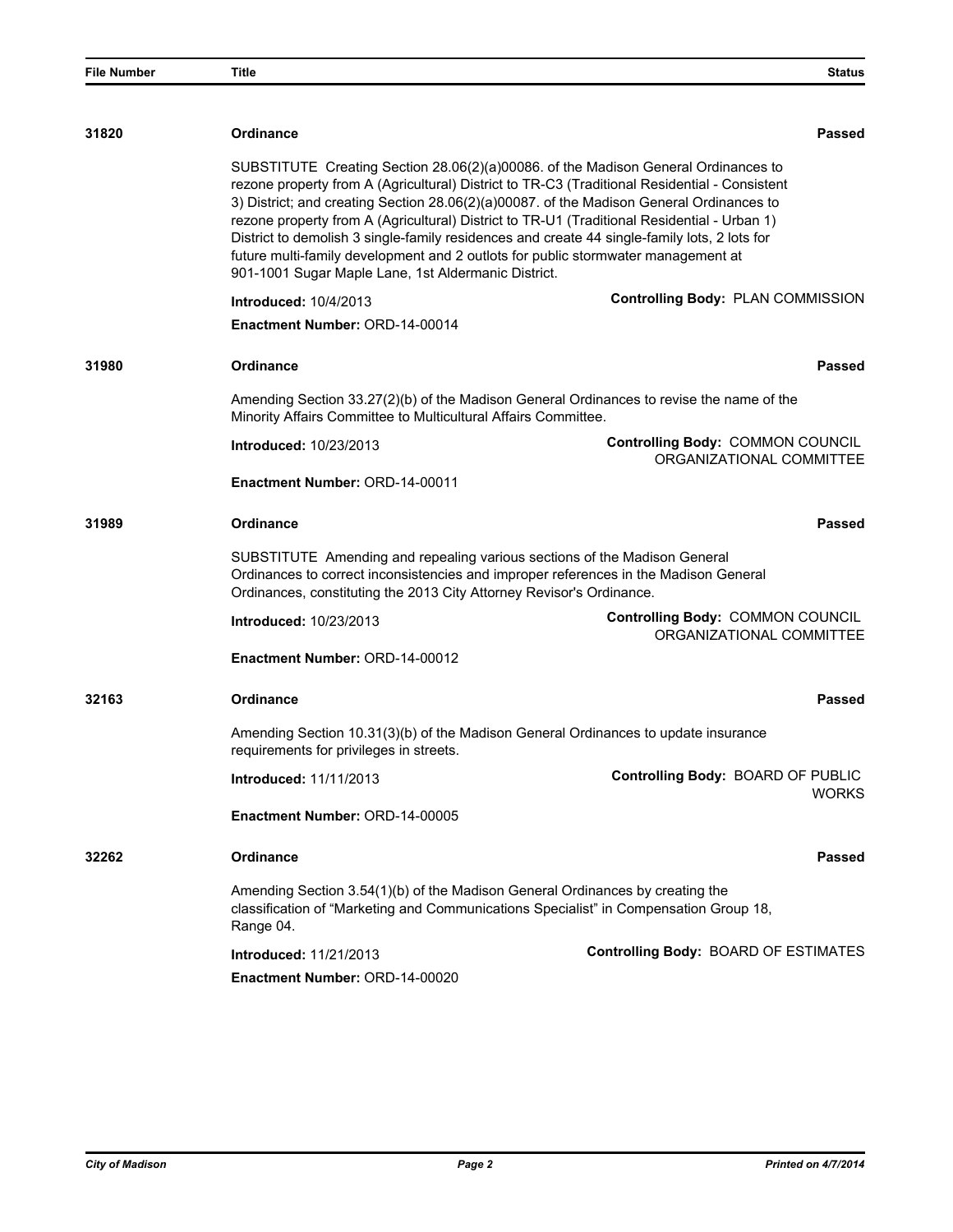| <b>File Number</b> | Title                                                                                                                                                                                                                           | <b>Status</b>                                                                                                                                                                                                                                                               |
|--------------------|---------------------------------------------------------------------------------------------------------------------------------------------------------------------------------------------------------------------------------|-----------------------------------------------------------------------------------------------------------------------------------------------------------------------------------------------------------------------------------------------------------------------------|
|                    |                                                                                                                                                                                                                                 |                                                                                                                                                                                                                                                                             |
| 32267              | <b>Ordinance</b>                                                                                                                                                                                                                | Passed                                                                                                                                                                                                                                                                      |
|                    | of property located at 409 East Washington Avenue, 6th Aldermanic District, from UMX<br>commercial building to a single-family residence.                                                                                       | Creating Section 28.022 -- 00092 of the Madison General Ordinances to change the zoning<br>(Urban Mixed Use) District to DR-1 (Downtown Residential 1) District to convert an existing                                                                                      |
|                    | <b>Introduced: 11/21/2013</b>                                                                                                                                                                                                   | Controlling Body: PLAN COMMISSION                                                                                                                                                                                                                                           |
|                    | <b>Enactment Number: ORD-14-00016</b>                                                                                                                                                                                           |                                                                                                                                                                                                                                                                             |
| 32269              | Ordinance                                                                                                                                                                                                                       | Passed                                                                                                                                                                                                                                                                      |
|                    | of property located at 1902 Tennyson Lane, 12th Aldermanic District, from SR-C1<br>(Suburban Residential-Consistent 1) District to SR-V2 (Suburban Residential-Varied 2)<br>24 single-family lots                               | Creating Section 28.022 -- 00095 of the Madison General Ordinances to change the zoning<br>District to provide zoning for the future development of 72 apartment units in 2 buildings and                                                                                   |
|                    | <b>Introduced: 11/21/2013</b>                                                                                                                                                                                                   | Controlling Body: PLAN COMMISSION                                                                                                                                                                                                                                           |
|                    | Enactment Number: ORD-14-00018                                                                                                                                                                                                  |                                                                                                                                                                                                                                                                             |
| 32271              | <b>Ordinance</b>                                                                                                                                                                                                                | Passed                                                                                                                                                                                                                                                                      |
|                    | Development District to approve an Amended General Development Plan and a Specific<br>Implementation Plan to construct a mixed use building with 2,000-15,000 square feet of<br>and 841 Jupiter Drive, 3rd Aldermanic District. | Creating Section 28.022 -- 00094 of the Madison General Ordinances to amend a Planned<br>commercial space and 82 apartments and approve an Amended General Development Plan<br>for an adjacent future 38-unit apartment building at properties located at 5851 Gemini Drive |
|                    | <b>Introduced: 11/21/2013</b>                                                                                                                                                                                                   | Controlling Body: PLAN COMMISSION                                                                                                                                                                                                                                           |
|                    | Enactment Number: ORD-14-00017                                                                                                                                                                                                  |                                                                                                                                                                                                                                                                             |
| 32292              | Ordinance                                                                                                                                                                                                                       | Passed                                                                                                                                                                                                                                                                      |
|                    | SUBSTITUTE Amending Sections 34.308 and creating 34.105(14)(c) of the Madison<br>General Ordinances to regulate fire performance art.                                                                                           |                                                                                                                                                                                                                                                                             |
|                    | Introduced: 11/22/2013                                                                                                                                                                                                          | Controlling Body: BUILDING CODE, FIRE<br>CODE, CONVEYANCE CODE AND<br>LICENSING APPEALS BOARD                                                                                                                                                                               |
|                    | Enactment Number: ORD-14-00032                                                                                                                                                                                                  |                                                                                                                                                                                                                                                                             |
| 32293              | <b>Ordinance</b>                                                                                                                                                                                                                | Passed                                                                                                                                                                                                                                                                      |
|                    | Amending Section 3.54(1)(b) of the Madison General Ordinances by creating the<br>classification of "Golf Clubhouse Supervisor" in Compensation Group 18, Range 03.                                                              |                                                                                                                                                                                                                                                                             |
|                    | <b>Introduced: 11/22/2013</b>                                                                                                                                                                                                   | Controlling Body: BOARD OF ESTIMATES                                                                                                                                                                                                                                        |
|                    | Enactment Number: ORD-14-00021                                                                                                                                                                                                  |                                                                                                                                                                                                                                                                             |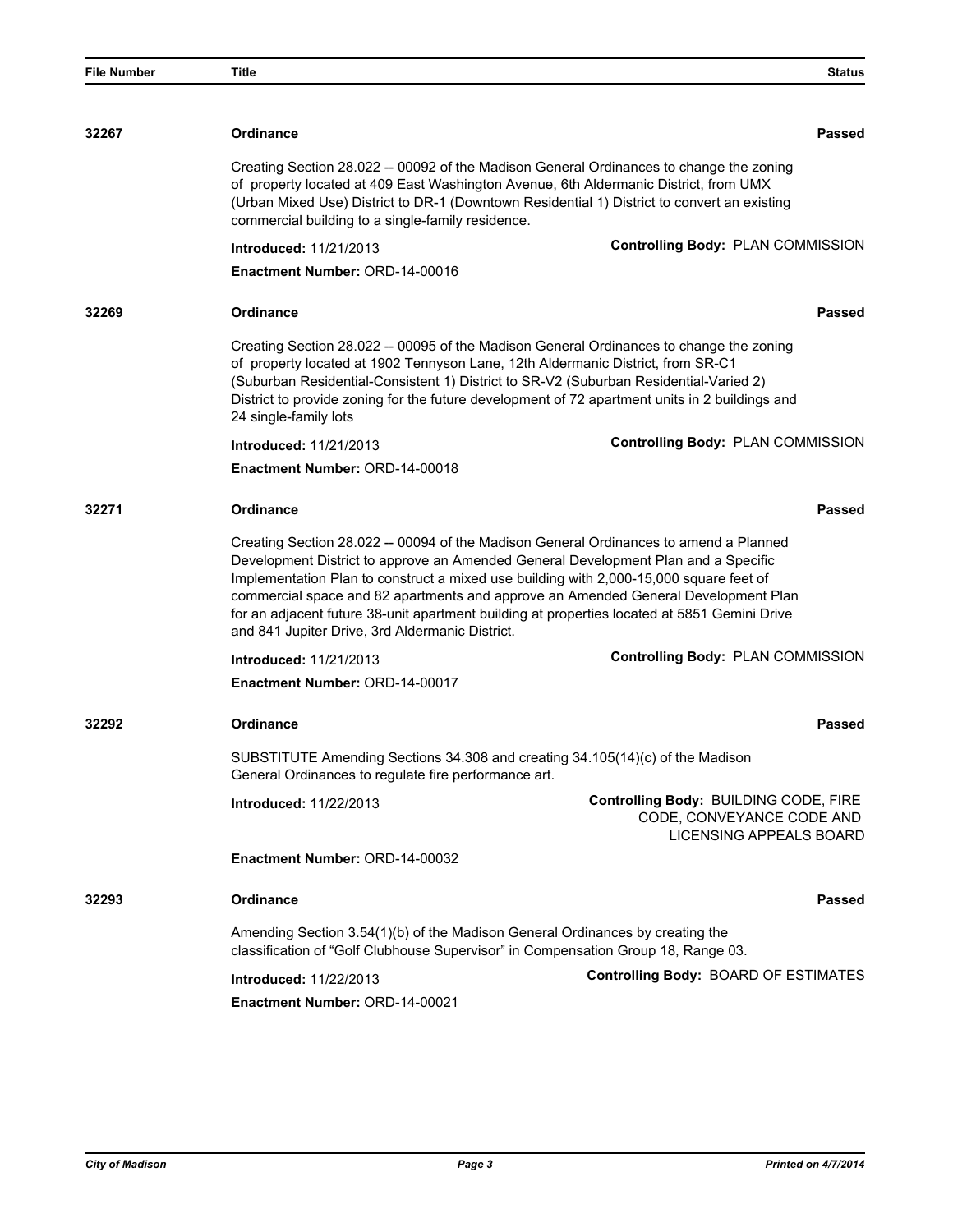| <b>File Number</b> | <b>Title</b>                                                                                                                                                                                                                                                                                                                                                                                                                                                                                              | <b>Status</b>                     |  |
|--------------------|-----------------------------------------------------------------------------------------------------------------------------------------------------------------------------------------------------------------------------------------------------------------------------------------------------------------------------------------------------------------------------------------------------------------------------------------------------------------------------------------------------------|-----------------------------------|--|
|                    |                                                                                                                                                                                                                                                                                                                                                                                                                                                                                                           |                                   |  |
| 32294              | <b>Ordinance</b>                                                                                                                                                                                                                                                                                                                                                                                                                                                                                          | <b>Passed</b>                     |  |
|                    | Amending Sections 28.142(9) and (11), Section 28.151 and Section 28.211 of the Madison<br>General Ordinances to create a definition for "screening fence" and "screening hedge" and<br>amend related rules.                                                                                                                                                                                                                                                                                               |                                   |  |
|                    | <b>Introduced: 11/22/2013</b>                                                                                                                                                                                                                                                                                                                                                                                                                                                                             | Controlling Body: PLAN COMMISSION |  |
|                    | <b>Enactment Number: ORD-14-00001</b>                                                                                                                                                                                                                                                                                                                                                                                                                                                                     |                                   |  |
| 32295              | <b>Ordinance</b>                                                                                                                                                                                                                                                                                                                                                                                                                                                                                          | Passed                            |  |
|                    | Amending 28.097(4) of the Madison General Ordinances to create an exception for the<br>maximum height rule in Campus-Institutional (CI) districts.                                                                                                                                                                                                                                                                                                                                                        |                                   |  |
|                    | <b>Introduced: 11/22/2013</b>                                                                                                                                                                                                                                                                                                                                                                                                                                                                             | Controlling Body: COMMON COUNCIL  |  |
|                    | Enactment Number: ORD-14-00002                                                                                                                                                                                                                                                                                                                                                                                                                                                                            |                                   |  |
| 32296              | <b>Ordinance</b>                                                                                                                                                                                                                                                                                                                                                                                                                                                                                          | Passed                            |  |
|                    | Amending Section 28.084(3) of the Madison General Ordinances to reduce the usable open<br>space in the Traditional Employment (TE) district from 160 sq. ft./ unit to 20 sq. ft./ bedroom.                                                                                                                                                                                                                                                                                                                |                                   |  |
|                    | <b>Introduced: 11/22/2013</b>                                                                                                                                                                                                                                                                                                                                                                                                                                                                             | Controlling Body: PLAN COMMISSION |  |
|                    | <b>Enactment Number: ORD-14-00003</b>                                                                                                                                                                                                                                                                                                                                                                                                                                                                     |                                   |  |
| 32299              | <b>Ordinance</b>                                                                                                                                                                                                                                                                                                                                                                                                                                                                                          | Passed                            |  |
|                    | Amending Sections 28.032, 28.061, 28.072, 28.082, 28.091, and 28.151 of the Madison<br>General Ordinances to amend zoning regulations for Family Day Care Homes.                                                                                                                                                                                                                                                                                                                                          |                                   |  |
|                    | <b>Introduced: 11/22/2013</b>                                                                                                                                                                                                                                                                                                                                                                                                                                                                             | Controlling Body: COMMON COUNCIL  |  |
|                    | Enactment Number: ORD-14-00015                                                                                                                                                                                                                                                                                                                                                                                                                                                                            |                                   |  |
| 32562              | <b>Ordinance</b>                                                                                                                                                                                                                                                                                                                                                                                                                                                                                          | Passed                            |  |
|                    | Creating Section 28.022 -- 00097 of the Madison General Ordinances to change the zoning<br>of property located at 2029, 2033, 2037 South Park Street and 2032 Taft Street, 14th<br>Aldermanic District, from TR-C4 (Traditional Residential-Consistent 4) District to TR-V2<br>(Traditional Residential - Varied 2) District to demolish 3 single-family residences to allow<br>construction of a residential building complex containing 11 townhouse units in 2 buildings in<br>Urban Design District 7 |                                   |  |
|                    | Introduced: 12/11/2013                                                                                                                                                                                                                                                                                                                                                                                                                                                                                    | Controlling Body: PLAN COMMISSION |  |
|                    | <b>Enactment Number: ORD-14-00026</b>                                                                                                                                                                                                                                                                                                                                                                                                                                                                     |                                   |  |
| 32565              | Ordinance                                                                                                                                                                                                                                                                                                                                                                                                                                                                                                 | <b>Passed</b>                     |  |
|                    | Creating Section 28.022 -- 00096 of the Madison General Ordinances to change the zoning<br>of property located at 80 White Oaks Lane, 20th Aldermanic District, from A (Agricultural)<br>District to SR-C1 (Suburban Residential - Consistent 1) District to create 8 single-family lots<br>and 1 outlot for private open space                                                                                                                                                                           |                                   |  |
|                    | <b>Introduced: 12/11/2013</b>                                                                                                                                                                                                                                                                                                                                                                                                                                                                             | Controlling Body: PLAN COMMISSION |  |
|                    | Enactment Number: ORD-14-00034                                                                                                                                                                                                                                                                                                                                                                                                                                                                            |                                   |  |
|                    |                                                                                                                                                                                                                                                                                                                                                                                                                                                                                                           |                                   |  |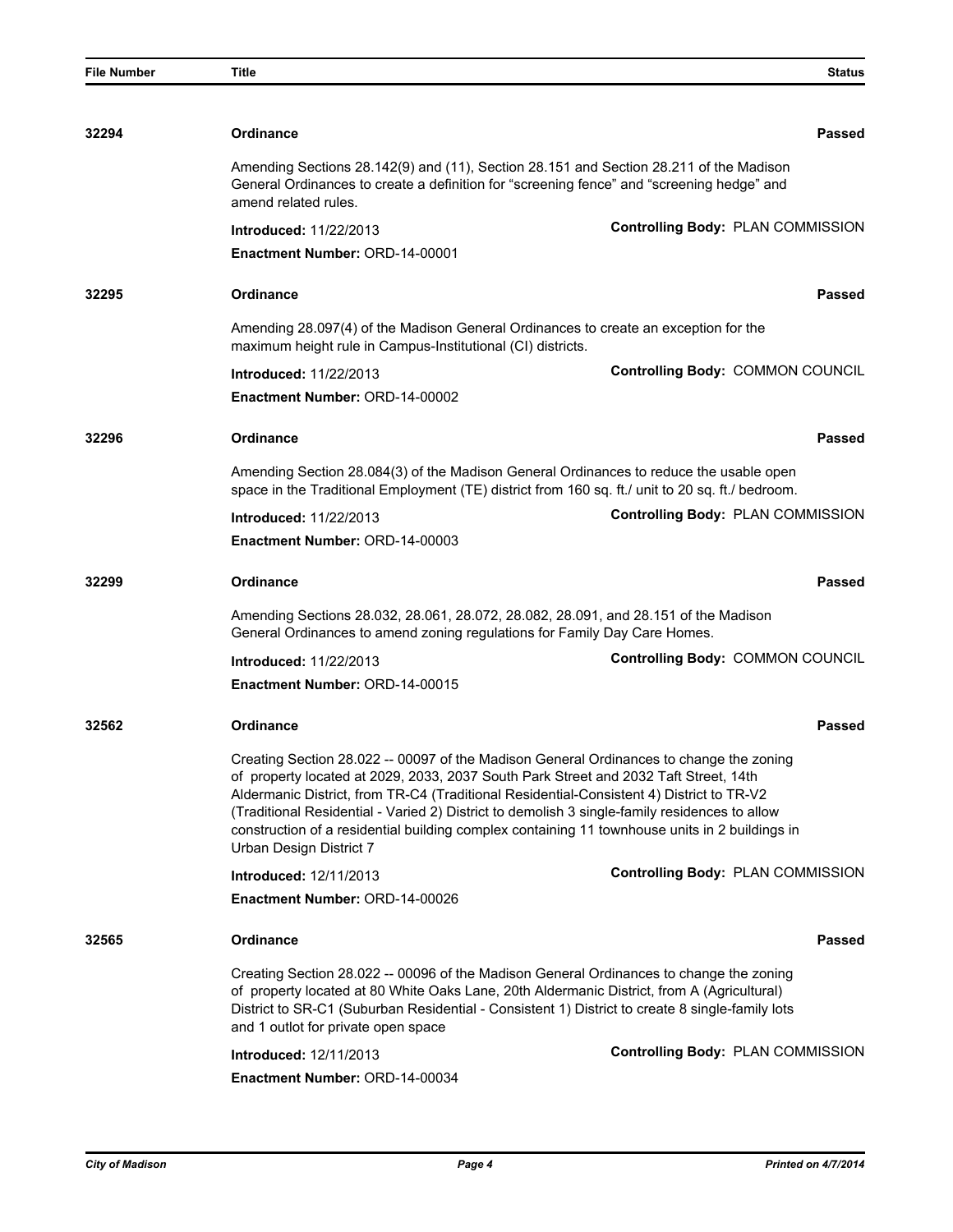| <b>File Number</b> | <b>Title</b>                                                                                                                                                           | <b>Status</b>                                                                                                                                                                       |
|--------------------|------------------------------------------------------------------------------------------------------------------------------------------------------------------------|-------------------------------------------------------------------------------------------------------------------------------------------------------------------------------------|
|                    |                                                                                                                                                                        |                                                                                                                                                                                     |
| 32571              | <b>Ordinance</b>                                                                                                                                                       | Passed                                                                                                                                                                              |
|                    | location for Ward 123.                                                                                                                                                 | Amending Sections 15.02(123) of the Madison General Ordinances by adding the polling                                                                                                |
|                    | <b>Introduced: 12/12/2013</b>                                                                                                                                          | Controlling Body: COMMON COUNCIL                                                                                                                                                    |
|                    | <b>Enactment Number: ORD-14-00006</b>                                                                                                                                  |                                                                                                                                                                                     |
| 32619              | <b>Ordinance</b>                                                                                                                                                       | Passed                                                                                                                                                                              |
|                    | alders to be appointed as members.                                                                                                                                     | Amending Section 32.03(2)(a) of the Madison General Ordinances to decrease the size of<br>the Landlord and Tenant Issues Committee to seven persons and permit either one or two    |
|                    | <b>Introduced: 12/19/2013</b>                                                                                                                                          | Controlling Body: COMMON COUNCIL<br>ORGANIZATIONAL COMMITTEE                                                                                                                        |
|                    | Enactment Number: ORD-14-00047                                                                                                                                         |                                                                                                                                                                                     |
| 32620              | <b>Ordinance</b>                                                                                                                                                       | Passed                                                                                                                                                                              |
|                    | Amending Section 3.54(1)(b) of the Madison General Ordinances by creating the                                                                                          | classification of "Process Improvement Specialist" in Compensation Group 18, Range 10.                                                                                              |
|                    | <b>Introduced: 12/19/2013</b>                                                                                                                                          | <b>Controlling Body: BOARD OF ESTIMATES</b>                                                                                                                                         |
|                    | <b>Enactment Number: ORD-14-00038</b>                                                                                                                                  |                                                                                                                                                                                     |
| 32643              | <b>Ordinance</b>                                                                                                                                                       | <b>Passed</b>                                                                                                                                                                       |
|                    | Amending Sections 9.24(4)(b) and 11.06(5)(a) of the Madison General Ordinances to revise<br>miscellaneous secondhand dealer and public passenger vehicle license fees. |                                                                                                                                                                                     |
|                    | <b>Introduced: 12/20/2013</b>                                                                                                                                          | Controlling Body: BOARD OF ESTIMATES                                                                                                                                                |
|                    | Enactment Number: ORD-14-00022                                                                                                                                         |                                                                                                                                                                                     |
| 32644              | <b>Ordinance</b>                                                                                                                                                       | Passed                                                                                                                                                                              |
|                    | and Structure.                                                                                                                                                         | Amending Sections 38.08(4)(a) and (e), and 38.09(5)(d)2. and repealing Section 38.03(2)(d)<br>of the Madison General Ordinances to reflect the 2014 Changes to Alcohol License Fees |
|                    | <b>Introduced: 12/20/2013</b>                                                                                                                                          | Controlling Body: ALCOHOL LICENSE<br><b>REVIEW COMMITTEE</b>                                                                                                                        |
|                    | Enactment Number: ORD-14-00025                                                                                                                                         |                                                                                                                                                                                     |
| 32690              | <b>Ordinance</b>                                                                                                                                                       | Passed                                                                                                                                                                              |
|                    | Sub-unit loses quorum during a meeting.                                                                                                                                | Creating Section 33.01(8)(e) of the Madison General Ordinances to codify the rules when a                                                                                           |
|                    | <b>Introduced: 12/30/2013</b>                                                                                                                                          | Controlling Body: COMMON COUNCIL<br>ORGANIZATIONAL COMMITTEE                                                                                                                        |
|                    | Enactment Number: ORD-14-00048                                                                                                                                         |                                                                                                                                                                                     |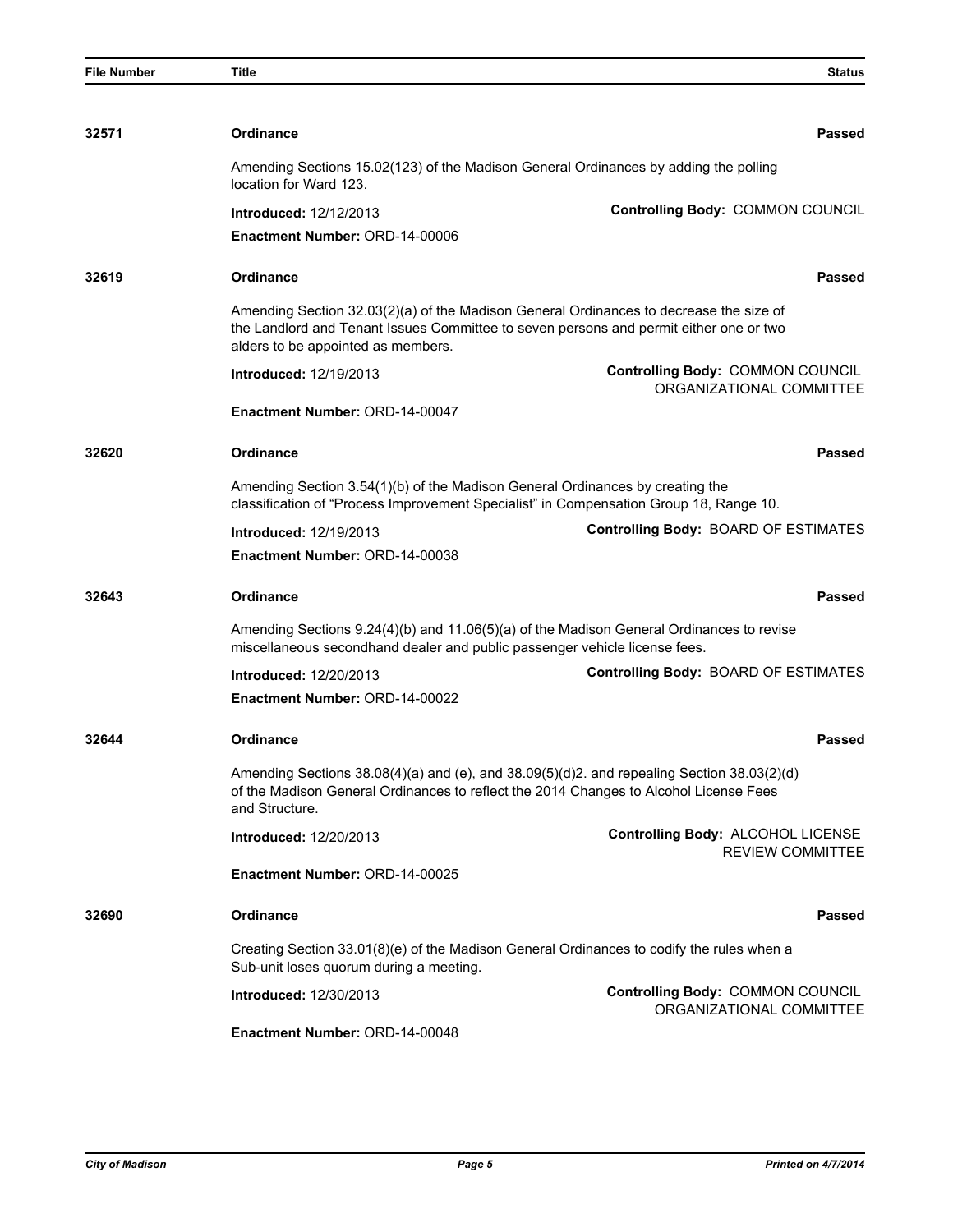| <b>File Number</b> | Title                                                                                                                                                                                                                   | <b>Status</b>                                                                             |
|--------------------|-------------------------------------------------------------------------------------------------------------------------------------------------------------------------------------------------------------------------|-------------------------------------------------------------------------------------------|
|                    |                                                                                                                                                                                                                         |                                                                                           |
| 32692              | <b>Ordinance</b>                                                                                                                                                                                                        | Passed                                                                                    |
|                    | the Madison Professional Police Officers Association (MPPOA) for the period January 1,<br>2012 through December 31, 2015.                                                                                               | Adopting and confirming the modification to the Agreement between the City of Madison and |
|                    | <b>Introduced: 12/30/2013</b>                                                                                                                                                                                           | Controlling Body: BOARD OF ESTIMATES                                                      |
|                    | Enactment Number: ORD-14-00023                                                                                                                                                                                          |                                                                                           |
| 32693              | <b>Ordinance</b>                                                                                                                                                                                                        | Passed                                                                                    |
|                    | Adopting and confirming the modification to the Labor Agreement between the City of<br>Madison and the International Association of Firefighters Local 311 for the period January 1,<br>2012 through December 31, 2015. |                                                                                           |
|                    | <b>Introduced: 12/30/2013</b>                                                                                                                                                                                           | Controlling Body: BOARD OF ESTIMATES                                                      |
|                    | Enactment Number: ORD-14-00024                                                                                                                                                                                          |                                                                                           |
| 32704              | <b>Ordinance</b>                                                                                                                                                                                                        | Passed                                                                                    |
|                    | Creating Section 28.149 and amending Section 28.151 of the Madison General Ordinances<br>to regulate wind energy systems.                                                                                               |                                                                                           |
|                    | <b>Introduced: 12/30/2013</b>                                                                                                                                                                                           | Controlling Body: PLAN COMMISSION                                                         |
|                    | Enactment Number: ORD-14-00027                                                                                                                                                                                          |                                                                                           |
| 32705              | <b>Ordinance</b>                                                                                                                                                                                                        | <b>Passed</b>                                                                             |
|                    | of the Madison General Ordinances to allow two-family twin dwelling units in the TR-C4<br>District.                                                                                                                     | Amending Sections 28.032, 28.033, 28.045(2) and 28.151 and creating Section 28.045(2)(b)  |
|                    | <b>Introduced: 12/30/2013</b>                                                                                                                                                                                           | Controlling Body: PLAN COMMISSION                                                         |
|                    | Enactment Number: ORD-14-00028                                                                                                                                                                                          |                                                                                           |
| 32708              | Ordinance                                                                                                                                                                                                               | Passed                                                                                    |
|                    | Amending Section 28.182(5)(a)4.a. of the Madison General Ordinances to establish the<br>order of zoning districts from most to least restrictive.                                                                       |                                                                                           |
|                    | <b>Introduced: 12/30/2013</b>                                                                                                                                                                                           | Controlling Body: PLAN COMMISSION                                                         |
|                    | <b>Enactment Number: ORD-14-00029</b>                                                                                                                                                                                   |                                                                                           |
| 32709              | <b>Ordinance</b>                                                                                                                                                                                                        | Passed                                                                                    |
|                    | Amending Section 28.183(6)(a)9. of the Madison General Ordinances to create<br>design-based criteria of approval for a conditional use.                                                                                 |                                                                                           |
|                    | <b>Introduced: 12/30/2013</b>                                                                                                                                                                                           | Controlling Body: PLAN COMMISSION                                                         |
|                    | Enactment Number: ORD-14-00030                                                                                                                                                                                          |                                                                                           |
|                    |                                                                                                                                                                                                                         |                                                                                           |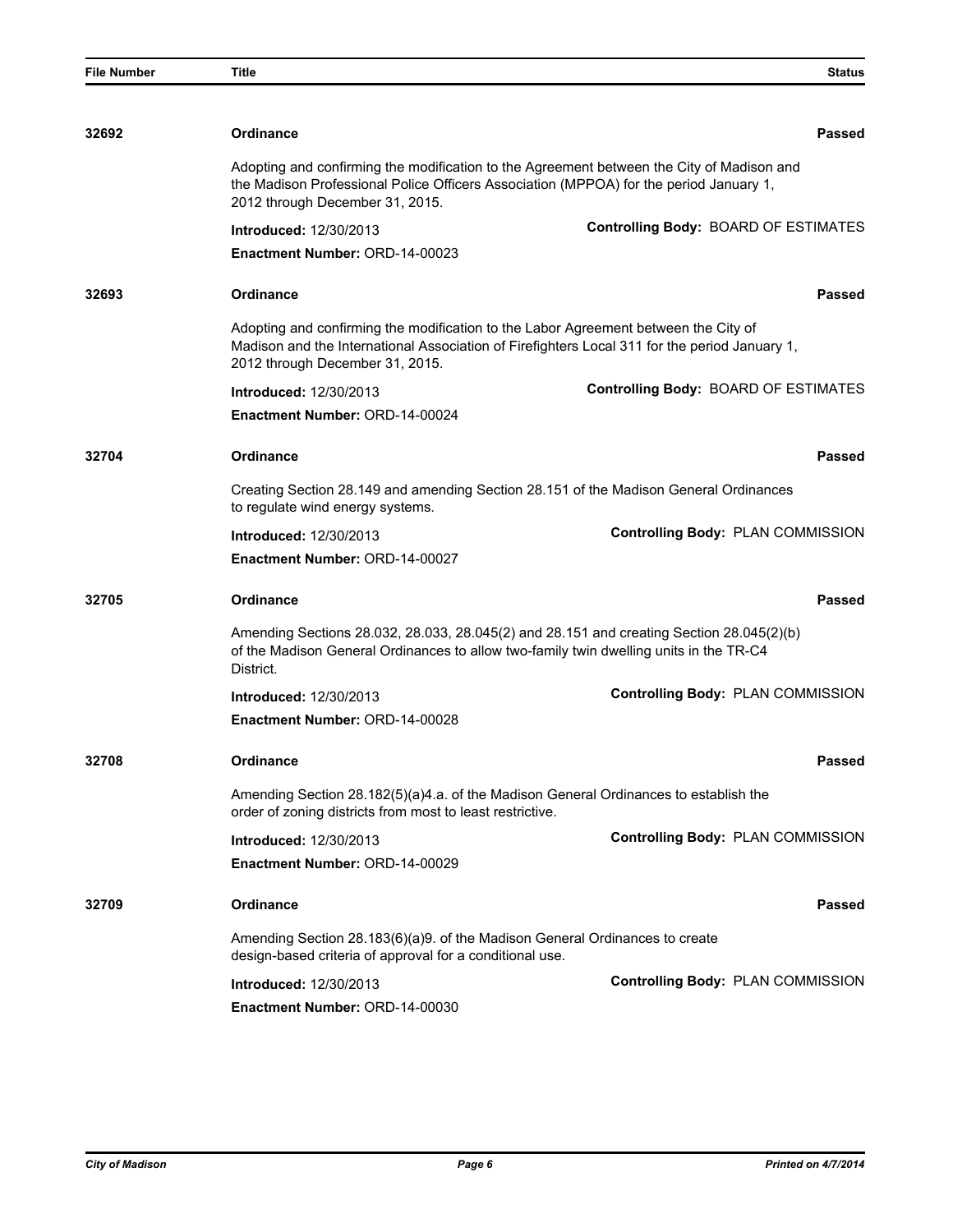| <b>File Number</b> | <b>Title</b>                                                                                                                                                                                                                                                                                                                                                                                                             | <b>Status</b>                                                    |
|--------------------|--------------------------------------------------------------------------------------------------------------------------------------------------------------------------------------------------------------------------------------------------------------------------------------------------------------------------------------------------------------------------------------------------------------------------|------------------------------------------------------------------|
|                    |                                                                                                                                                                                                                                                                                                                                                                                                                          |                                                                  |
| 32710              | <b>Ordinance</b>                                                                                                                                                                                                                                                                                                                                                                                                         | Passed                                                           |
|                    | Amending Sections 15.02(92) of the Madison General Ordinances by changing the polling<br>location for Ward 92.                                                                                                                                                                                                                                                                                                           |                                                                  |
|                    | <b>Introduced: 12/30/2013</b>                                                                                                                                                                                                                                                                                                                                                                                            | Controlling Body: COMMON COUNCIL                                 |
|                    | Enactment Number: ORD-14-00007                                                                                                                                                                                                                                                                                                                                                                                           |                                                                  |
| 32713              | <b>Ordinance</b>                                                                                                                                                                                                                                                                                                                                                                                                         | Passed                                                           |
|                    | Amending Sections 15.02(103), (114), (115), and (116) of the Madison General Ordinances<br>by changing the polling locations for Wards 103, 114, 115, and 116.                                                                                                                                                                                                                                                           |                                                                  |
|                    | <b>Introduced: 1/2/2014</b>                                                                                                                                                                                                                                                                                                                                                                                              | <b>Controlling Body: Attorney's</b><br>Office/Approval Group     |
|                    | Enactment Number: ORD-14-00008                                                                                                                                                                                                                                                                                                                                                                                           |                                                                  |
| 32714              | <b>Ordinance</b>                                                                                                                                                                                                                                                                                                                                                                                                         | <b>Passed</b>                                                    |
|                    | Amending Section 15.02(54) of the Madison General Ordinances by changing the polling<br>location for Ward 54.                                                                                                                                                                                                                                                                                                            |                                                                  |
|                    | <b>Introduced: 1/2/2014</b>                                                                                                                                                                                                                                                                                                                                                                                              | <b>Controlling Body: Attorney's</b>                              |
|                    | Enactment Number: ORD-14-00009                                                                                                                                                                                                                                                                                                                                                                                           | Office/Approval Group                                            |
| 32752              | <b>Ordinance</b>                                                                                                                                                                                                                                                                                                                                                                                                         | <b>Passed</b>                                                    |
|                    | Creating Section 11.06(3)(j), renumbering current Sections 11.06(3)(j) through (y) to<br>Sections 11.06(3)(k) through (z), respectively, and amending Sections 11.06(4)(a) & (b),<br>11.06(5)(a), 11.06(6)(b)4., 11.06(7)(i)1., 11.06(7)(j), (8)(b), (10)(e), Sec. 12.792 and Sec.<br>1.08(3)(a) of the Madison General Ordinances to permit low-speed vehicles to be licensed<br>and used as public passenger vehicles. |                                                                  |
|                    | Introduced: 1/6/2014                                                                                                                                                                                                                                                                                                                                                                                                     | <b>Controlling Body: TRANSIT AND</b><br>PARKING COMMISSION       |
|                    | Enactment Number: ORD-14-00049                                                                                                                                                                                                                                                                                                                                                                                           |                                                                  |
| 32785              | <b>Ordinance</b>                                                                                                                                                                                                                                                                                                                                                                                                         | Passed                                                           |
|                    | Amending Section. 1.08(3)(a) of the Madison General Ordinances to create a bail deposit<br>for violation of required dog license and second violation of required cat license.                                                                                                                                                                                                                                           |                                                                  |
|                    | Introduced: 1/9/2014                                                                                                                                                                                                                                                                                                                                                                                                     | Controlling Body: BOARD OF HEALTH<br>FOR MADISON AND DANE COUNTY |
|                    | Enactment Number: ORD-14-00044                                                                                                                                                                                                                                                                                                                                                                                           |                                                                  |
| 32801              | <b>Ordinance</b>                                                                                                                                                                                                                                                                                                                                                                                                         | Passed                                                           |
|                    | Creating Section 28.022 -- 00100 of the Madison General Ordinances to change the zoning<br>of property located at 2405 Vondron Road, 16th Aldermanic District, from Temp A<br>(Agricultural) District to IL (Industrial - Limited) District to provide zoning for recently<br>attached property to be developed with an office building                                                                                  |                                                                  |
|                    | <b>Introduced: 1/10/2014</b>                                                                                                                                                                                                                                                                                                                                                                                             | Controlling Body: PLAN COMMISSION                                |
|                    | <b>Enactment Number: ORD-14-00035</b>                                                                                                                                                                                                                                                                                                                                                                                    |                                                                  |
|                    |                                                                                                                                                                                                                                                                                                                                                                                                                          |                                                                  |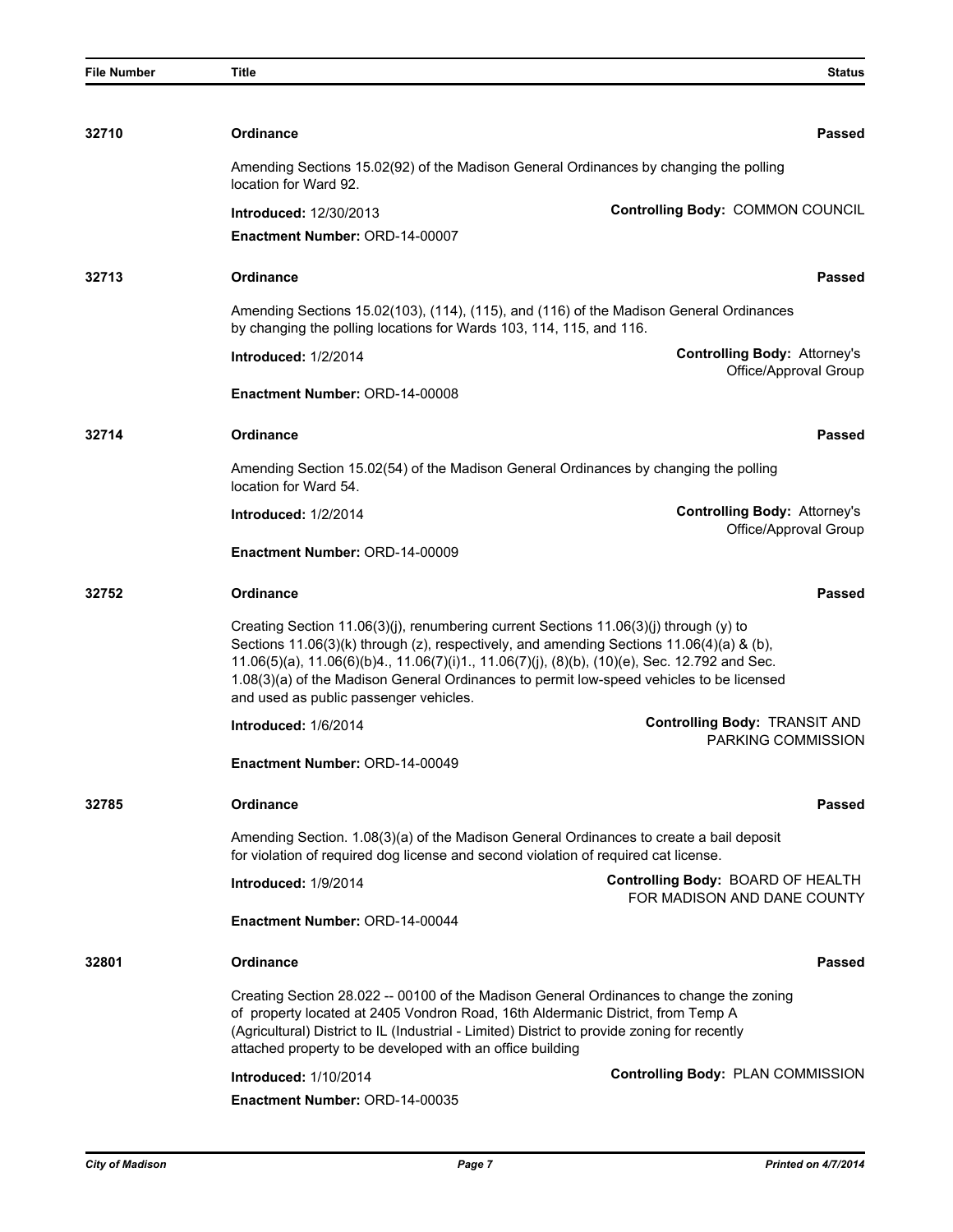| <b>File Number</b> | Title                                                                                                                                                                                                                                                                                                                                                                                                                                 | <b>Status</b>                                                    |
|--------------------|---------------------------------------------------------------------------------------------------------------------------------------------------------------------------------------------------------------------------------------------------------------------------------------------------------------------------------------------------------------------------------------------------------------------------------------|------------------------------------------------------------------|
|                    |                                                                                                                                                                                                                                                                                                                                                                                                                                       |                                                                  |
| 32803              | <b>Ordinance</b>                                                                                                                                                                                                                                                                                                                                                                                                                      | Passed                                                           |
|                    | Creating Section 15.01(591) of the Madison General Ordinances entitled "City Boundaries"<br>and being part of the chapter entitled "Aldermanic Districts and Wards" attaching to the 9th<br>Aldermanic District the Elderberry Attachment, creating Section 15.01(124) of the Madison<br>General Ordinances to assign the attached property to Ward 124, and authorizing submittal<br>of an amendment the Central Urban Service Area. |                                                                  |
|                    | <b>Introduced: 1/13/2014</b>                                                                                                                                                                                                                                                                                                                                                                                                          | Controlling Body: PLAN COMMISSION                                |
|                    | Enactment Number: ORD-14-00033                                                                                                                                                                                                                                                                                                                                                                                                        |                                                                  |
| 32804              | <b>Ordinance</b>                                                                                                                                                                                                                                                                                                                                                                                                                      | Passed                                                           |
|                    | Amending Section 7.05 of the Madison General Ordinances to create a definition of a health<br>nuisance and a violation to permit a health nuisance and amending Section 1.08(3)(a) to<br>establish a bail deposit for creating a health nuisance.                                                                                                                                                                                     |                                                                  |
|                    | <b>Introduced: 1/13/2014</b>                                                                                                                                                                                                                                                                                                                                                                                                          | Controlling Body: BOARD OF HEALTH<br>FOR MADISON AND DANE COUNTY |
|                    | Enactment Number: ORD-14-00045                                                                                                                                                                                                                                                                                                                                                                                                        |                                                                  |
| 32806              | <b>Ordinance</b>                                                                                                                                                                                                                                                                                                                                                                                                                      | Passed                                                           |
|                    | Adopting and confirming Revision No. 285 of the Madison General Ordinances as of<br>December 15, 2013 to incorporate the changes pursuant to Wis. Stat. § 66.0103.                                                                                                                                                                                                                                                                    |                                                                  |
|                    | <b>Introduced: 1/13/2014</b>                                                                                                                                                                                                                                                                                                                                                                                                          | Controlling Body: COMMON COUNCIL                                 |
|                    | Enactment Number: ORD-14-00019                                                                                                                                                                                                                                                                                                                                                                                                        |                                                                  |
| 32807              | <b>Ordinance</b>                                                                                                                                                                                                                                                                                                                                                                                                                      | Passed                                                           |
|                    | Amending Section 28.031(2)(d) of the Madison General Ordinances to allow for an<br>exception to the sidewall offset requirement for two-family homes.                                                                                                                                                                                                                                                                                 |                                                                  |
|                    | <b>Introduced: 1/13/2014</b>                                                                                                                                                                                                                                                                                                                                                                                                          | Controlling Body: VENDING OVERSIGHT<br><b>COMMITTEE</b>          |
|                    | Enactment Number: ORD-14-00036                                                                                                                                                                                                                                                                                                                                                                                                        |                                                                  |
| 32811              | <b>Ordinance</b>                                                                                                                                                                                                                                                                                                                                                                                                                      | Passed                                                           |
|                    | Amending Sections 9.13(2), 9.13(6)(h)3.a.iv., 9.13(6)(n)6.,9.13(7)(e)2., 9.13(10), and 10.056<br>of the Madison General Ordinances to raise various street vending and street use permit<br>fees.                                                                                                                                                                                                                                     |                                                                  |
|                    | <b>Introduced: 1/14/2014</b>                                                                                                                                                                                                                                                                                                                                                                                                          | Controlling Body: BOARD OF ESTIMATES                             |
|                    | Enactment Number: ORD-14-00050                                                                                                                                                                                                                                                                                                                                                                                                        |                                                                  |
| 32825              | <b>Ordinance</b>                                                                                                                                                                                                                                                                                                                                                                                                                      | Passed                                                           |
|                    | Amending Sections 28.082, 28.151 and 211 of the Madison General Ordinances to allow<br>sales of heavy-traffic vehicles in the Industrial - Limited (IL) and Industrial - General (IG)<br>districts.                                                                                                                                                                                                                                   |                                                                  |
|                    | <b>Introduced: 1/14/2014</b>                                                                                                                                                                                                                                                                                                                                                                                                          | Controlling Body: PLAN COMMISSION                                |
|                    | Enactment Number: ORD-14-00037                                                                                                                                                                                                                                                                                                                                                                                                        |                                                                  |
|                    |                                                                                                                                                                                                                                                                                                                                                                                                                                       |                                                                  |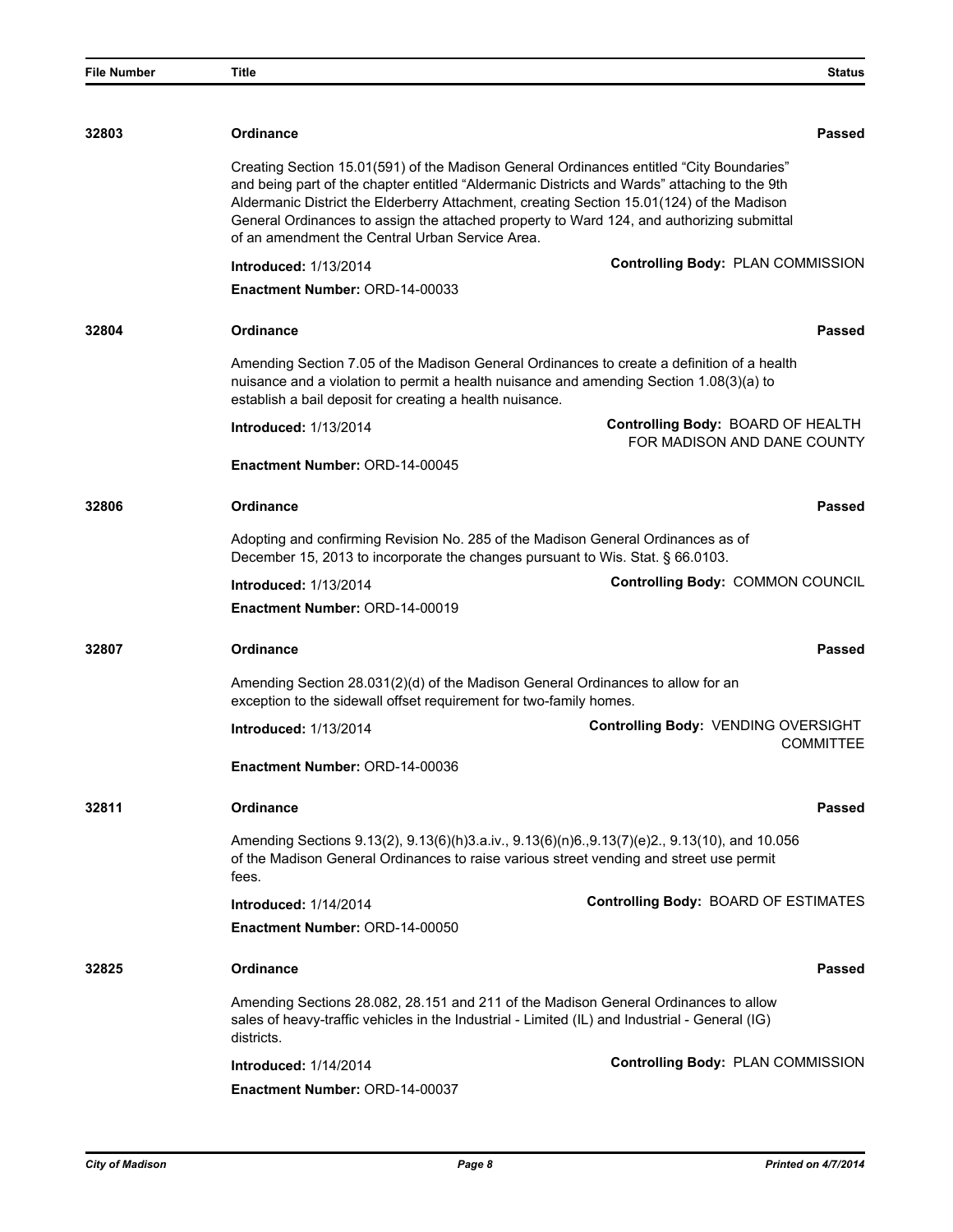| <b>File Number</b> | <b>Title</b>                                                                                                                                                                                                        | <b>Status</b>                                                                                                                                                                       |
|--------------------|---------------------------------------------------------------------------------------------------------------------------------------------------------------------------------------------------------------------|-------------------------------------------------------------------------------------------------------------------------------------------------------------------------------------|
|                    |                                                                                                                                                                                                                     |                                                                                                                                                                                     |
| 32933              | <b>Ordinance</b>                                                                                                                                                                                                    | Passed                                                                                                                                                                              |
|                    | Amending Section 3.54(1)(b) of the Madison General Ordinances by deleting the<br>(CG18), Range 04, creating the classification of "Monona Terrace Assistant Operations<br>Operations Supervisor" in CG18, Range 04. | classification of "Monona Terrace Assistant Operations Manager" in Compensation Group18<br>Manager" in CG18, Range 05, and creating the classification of "Monona Terrace Assistant |
|                    | <b>Introduced: 1/27/2014</b>                                                                                                                                                                                        | <b>Controlling Body: BOARD OF ESTIMATES</b>                                                                                                                                         |
|                    | Enactment Number: ORD-14-00039                                                                                                                                                                                      |                                                                                                                                                                                     |
| 32935              | <b>Ordinance</b>                                                                                                                                                                                                    | Passed                                                                                                                                                                              |
|                    | Amending Section 3.54(1)(b) of the Madison General Ordinances by deleting the<br>recreating it in Compensation Group 18, Range 08.                                                                                  | classification of "Police Property Supervisor" in Compensation Group 18, Range 05, and                                                                                              |
|                    | <b>Introduced: 1/27/2014</b>                                                                                                                                                                                        | Controlling Body: BOARD OF ESTIMATES                                                                                                                                                |
|                    | <b>Enactment Number: ORD-14-00040</b>                                                                                                                                                                               |                                                                                                                                                                                     |
| 32944              | <b>Ordinance</b>                                                                                                                                                                                                    | Passed                                                                                                                                                                              |
|                    | fees for sidewalk construction permits and residential driveway entrance and approach<br>sections.                                                                                                                  | Amending Sections 10.06 and 10.08(7)(f) of the Madison General Ordinances to impose<br>permits, and amending Section 1.08(3)(a) to establish a bail deposit for violation of these  |
|                    | <b>Introduced: 1/28/2014</b>                                                                                                                                                                                        | Controlling Body: BOARD OF ESTIMATES                                                                                                                                                |
|                    | <b>Enactment Number: ORD-14-00053</b>                                                                                                                                                                               |                                                                                                                                                                                     |
| 32945              | <b>Ordinance</b>                                                                                                                                                                                                    | <b>Passed</b>                                                                                                                                                                       |
|                    | for tax increment financing.                                                                                                                                                                                        | Creating Section 4.28 of the Madison General Ordinances to codify the City's application fee                                                                                        |
|                    | <b>Introduced: 1/28/2014</b>                                                                                                                                                                                        | <b>Controlling Body: BOARD OF ESTIMATES</b>                                                                                                                                         |
|                    | Enactment Number: ORD-14-00041                                                                                                                                                                                      |                                                                                                                                                                                     |
| 32958              | <b>Ordinance</b>                                                                                                                                                                                                    | Passed                                                                                                                                                                              |
|                    | windows" as an accessory use in Employment Districts.                                                                                                                                                               | Amending Section 28.082(1) of the Madison General Ordinances to allow "walk-up service                                                                                              |
|                    | <b>Introduced: 1/28/2014</b>                                                                                                                                                                                        | Controlling Body: PLAN COMMISSION                                                                                                                                                   |
|                    | Enactment Number: ORD-14-00051                                                                                                                                                                                      |                                                                                                                                                                                     |
| 33020              | <b>Ordinance</b>                                                                                                                                                                                                    | Passed                                                                                                                                                                              |
|                    | Adopting and confirming the Labor Agreements between the City of Madison and Dane<br>County, Wisconsin Municipal Employees, Local 60, AFSCME, AFL-CIO for the period<br>2016.                                       | January 1, 2015 through December 31, 2015 and January 1, 2016 through December 31,                                                                                                  |
|                    | Introduced: 2/4/2014                                                                                                                                                                                                | Controlling Body: BOARD OF ESTIMATES                                                                                                                                                |
|                    | Enactment Number: ORD-14-00042                                                                                                                                                                                      |                                                                                                                                                                                     |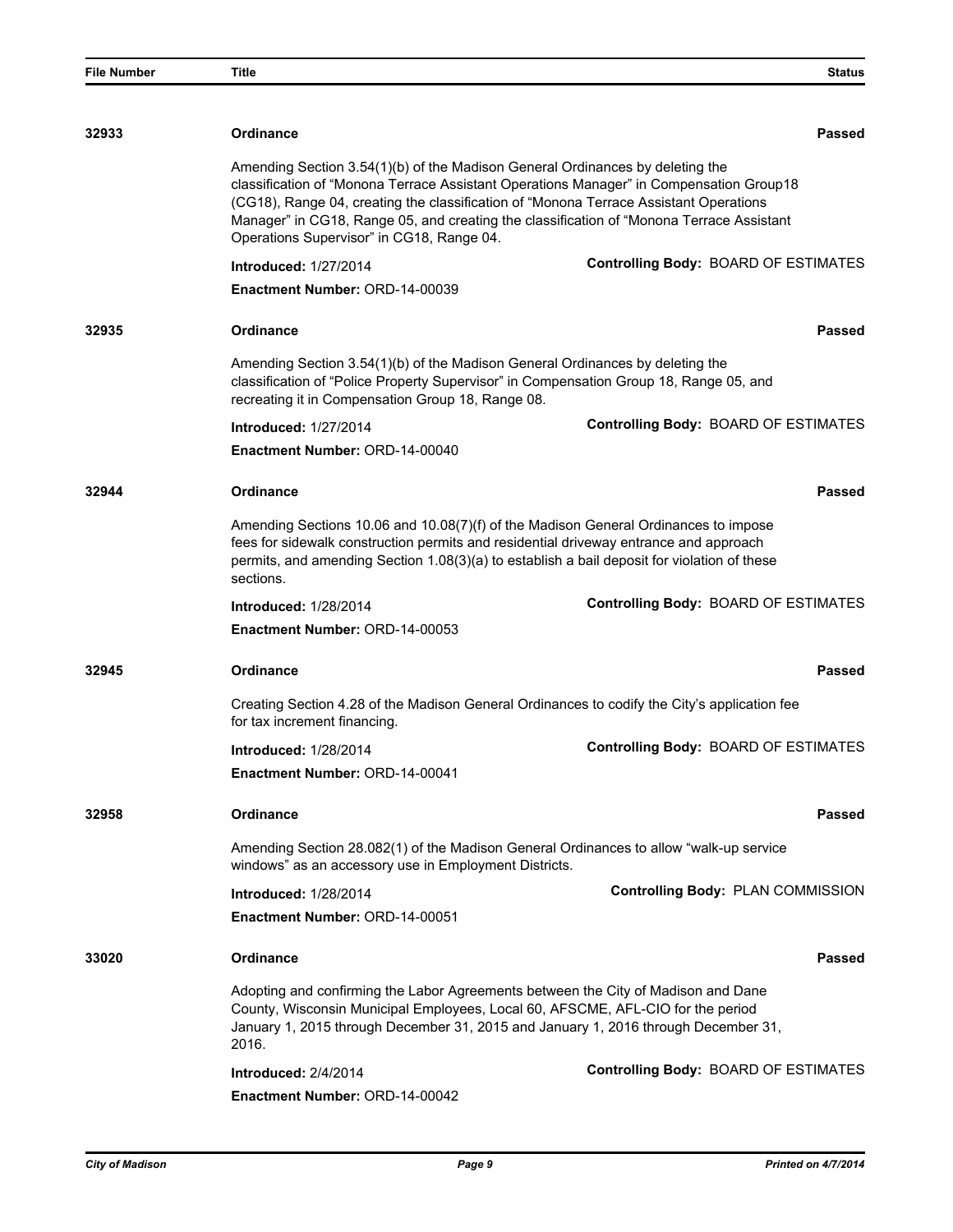| <b>File Number</b> | Title                                                                                                             | <b>Status</b>                                                                                                                                                                 |
|--------------------|-------------------------------------------------------------------------------------------------------------------|-------------------------------------------------------------------------------------------------------------------------------------------------------------------------------|
|                    |                                                                                                                   |                                                                                                                                                                               |
| 33021              | <b>Ordinance</b>                                                                                                  | <b>Passed</b>                                                                                                                                                                 |
|                    | County, Wisconsin Municipal Employees, Local 60, AFSCME, AFL-CIO, Professional<br>2016 through December 31, 2016. | Adopting and confirming the Labor Agreements between the City of Madison and Dane<br>Librarians Unit, for the period January 1, 2015 through December 31, 2015 and January 1, |
|                    | Introduced: 2/4/2014                                                                                              | Controlling Body: BOARD OF ESTIMATES                                                                                                                                          |
|                    | Enactment Number: ORD-14-00043                                                                                    |                                                                                                                                                                               |
| 33174              | <b>Ordinance</b>                                                                                                  | Passed                                                                                                                                                                        |
|                    | date of the Downtown License Density Plan.                                                                        | Amending Section 38.05(9)(0)12. of the Madison General Ordinances to extend the sunset                                                                                        |
|                    | <b>Introduced: 2/18/2014</b>                                                                                      | Controlling Body: ALCOHOL LICENSE<br><b>REVIEW COMMITTEE</b>                                                                                                                  |
|                    | Enactment Number: ORD-14-00052                                                                                    |                                                                                                                                                                               |